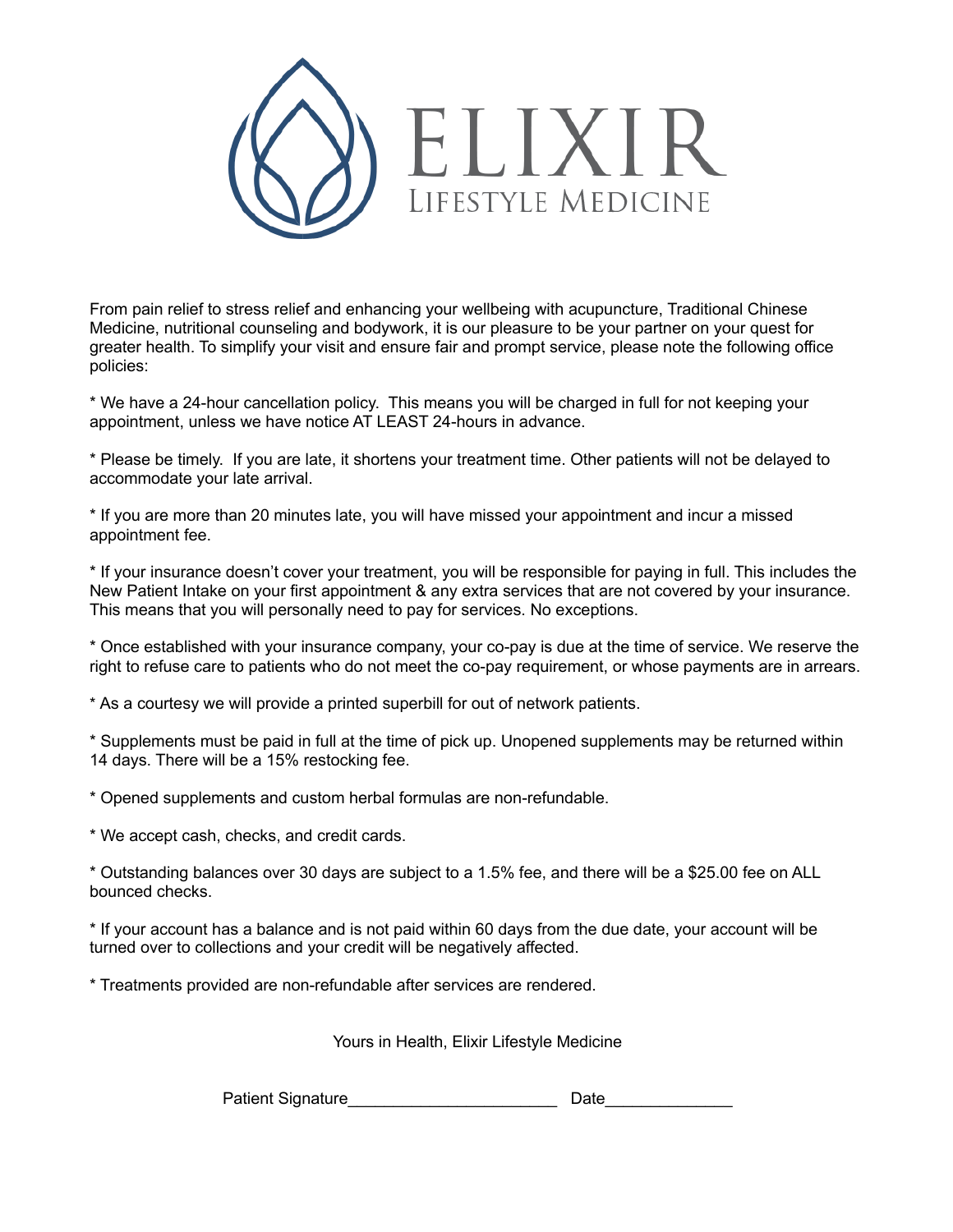

### **Health History Form**

|  | Name:                                                                                                                                                                                                                                |  |  |
|--|--------------------------------------------------------------------------------------------------------------------------------------------------------------------------------------------------------------------------------------|--|--|
|  |                                                                                                                                                                                                                                      |  |  |
|  | Sex at Birth: ___________Preferred Gender Identity: ____________________________                                                                                                                                                     |  |  |
|  | Address: ____________________________City: ____________State: _________Zip: ________________________                                                                                                                                 |  |  |
|  |                                                                                                                                                                                                                                      |  |  |
|  |                                                                                                                                                                                                                                      |  |  |
|  | Occupation: <u>contract and contract and contract and contract and contract and contract and contract and contract of the contract of the contract of the contract of the contract of the contract of the contract of the contra</u> |  |  |
|  |                                                                                                                                                                                                                                      |  |  |
|  |                                                                                                                                                                                                                                      |  |  |
|  | May I thank someone for referring you to me?                                                                                                                                                                                         |  |  |

#### **Health History Questionnaire**

What are your top THREE most important health problems or goals? Please, list in order of importance.

| 2.  |  |
|-----|--|
| 3.3 |  |

Do you have a diagnosed illness or disease that we should list as a part of your health history?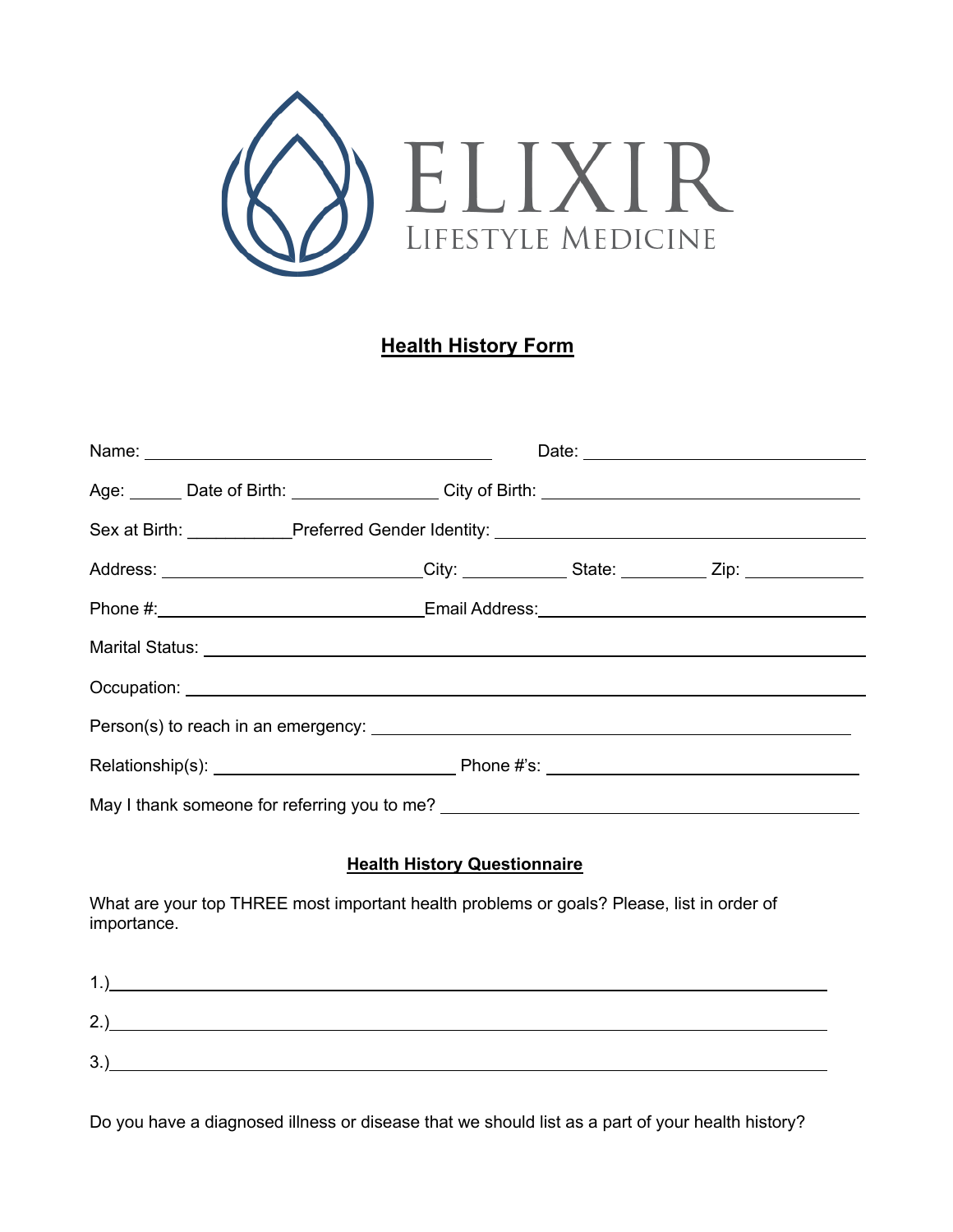# **General**

|                                                                                                                                                                                                                                |           | Weight one year ago?<br>lbs.     |
|--------------------------------------------------------------------------------------------------------------------------------------------------------------------------------------------------------------------------------|-----------|----------------------------------|
|                                                                                                                                                                                                                                |           | Height Neutralian Communications |
|                                                                                                                                                                                                                                |           |                                  |
| Are you currently receiving healthcare for any reason?                                                                                                                                                                         | Yes<br>No |                                  |
|                                                                                                                                                                                                                                |           |                                  |
|                                                                                                                                                                                                                                |           |                                  |
| Are you hypersensitive or allergic to:                                                                                                                                                                                         |           |                                  |
|                                                                                                                                                                                                                                |           |                                  |
|                                                                                                                                                                                                                                |           |                                  |
| Any environmental things? Note that the contract of the contract of the contract of the contract of the contract of the contract of the contract of the contract of the contract of the contract of the contract of the contra |           |                                  |
| Do you use tobacco, currently? Y N Smoked previously? Y N                                                                                                                                                                      |           |                                  |
| How many years?<br><u> How many years?</u><br>How many packs per day?                                                                                                                                                          |           |                                  |
| Current Medications/ Supplements/Herbs/Homeopathic:                                                                                                                                                                            |           |                                  |
| Please list ALL vitamins, herbs, supplements, prescription medication and over the counter<br>medications you are taking, on a regular basis. Please include how often taken and milligram amount.                             |           |                                  |
|                                                                                                                                                                                                                                |           |                                  |
|                                                                                                                                                                                                                                |           |                                  |

 $\overline{a}$ 

 $\overline{a}$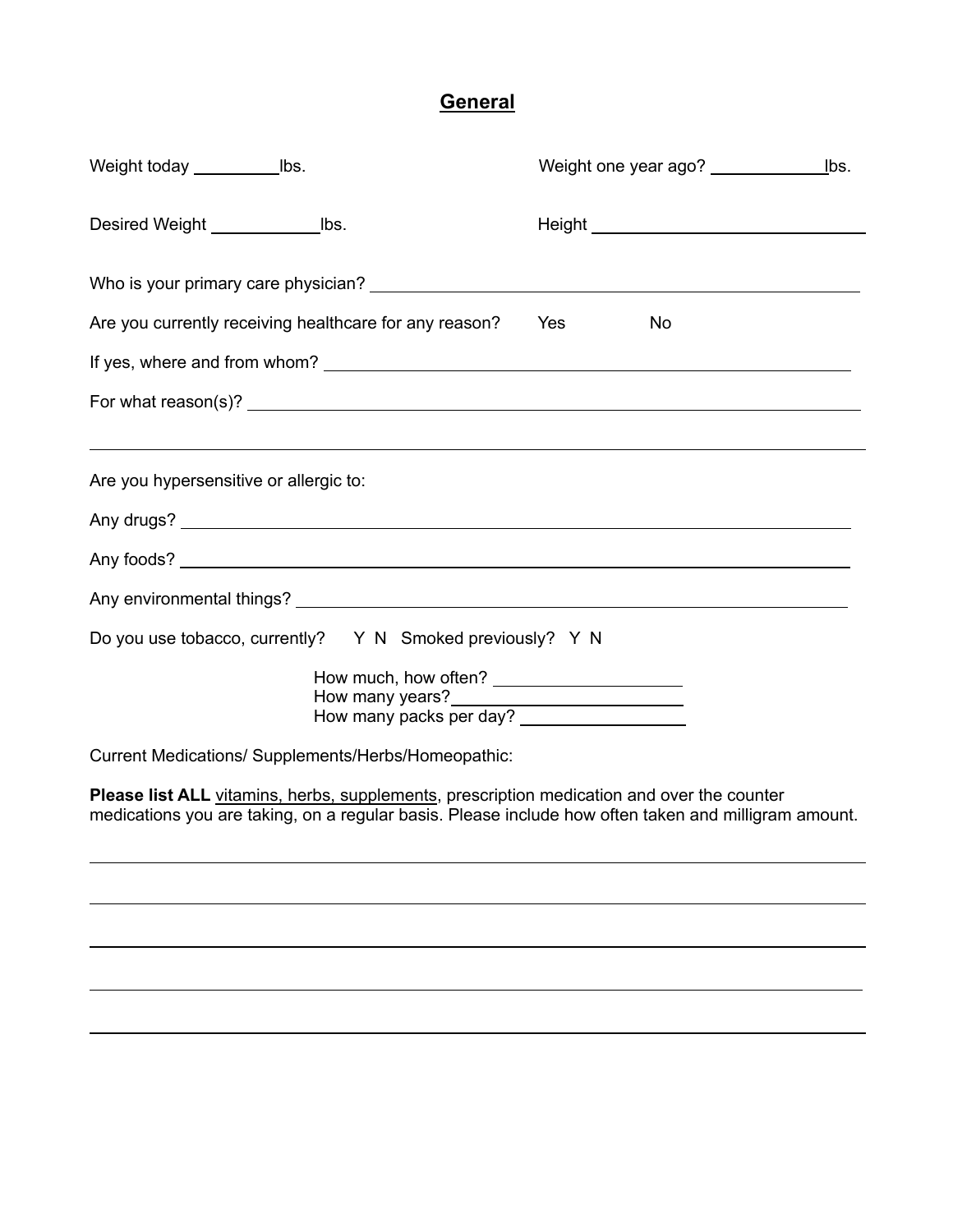### **Y= Yes, P= Past, N= No**

### **Gastrointestinal**

| Trouble Swallowing?             | YPN   | Heartburn/ Reflux?         | YPN |
|---------------------------------|-------|----------------------------|-----|
| Change in thirst?               | YPN   | Change in appetite?        | YPN |
| Nausea/ Vomiting                | YPN   | Bowel Movements HOW OFTEN? |     |
| Blood in stool?                 | YPN   | Is this a change?          |     |
| Pain or cramps (not menstrual)? | YPN   | Constipation?              | YPN |
| Belching or passing gas?        | YPN   | Diarrhea?                  | YPN |
| Ulcer History?                  | YPN   | Liver Disease?             | YPN |
| Gallbladder problems?           | YPN   | Hemorrhoids?               | YPN |
| History of eating disorders?    | Y P N |                            |     |

# **Eyes**

| Glaucoma?            | Y P N | Cataracts?           | YPN   |
|----------------------|-------|----------------------|-------|
| Impaired Vision?     | YPN   | Tearing or dryness?  | YPN   |
| Eye pain/ strain?    | YPN   | Glasses or contacts? | Y P N |
| Visual disturbances? | Y P N |                      |       |

# **Neurological**

| Loss of memory?        | YPN | Vertigo or dizziness? | YPN   |
|------------------------|-----|-----------------------|-------|
| Seizures?              | YPN | Paralysis?            | Y P N |
| Muscle Weakness? Y P N |     | Numbness or tingling? | YPN   |

### **Musculoskeletal**

| Osteopenia/osteoporosis? Y P N |      | Bones density study? Y P N Date: |      |  |
|--------------------------------|------|----------------------------------|------|--|
| Joint pain or stiffness?       | YPN) | Arthritis?                       | YPN) |  |
| Muscle spasms or cramps? Y P N |      | Sciatica?                        | YPN  |  |

### **Respiratory**

| Shortness of breath? Y P N |     | Emphysema?                  |  | Y P N |
|----------------------------|-----|-----------------------------|--|-------|
| Asthma?                    | YPN | Bronchitis?                 |  | YPN   |
| Pneumonia?                 | YPN | Tuberculosis history? Y P N |  |       |
| Cough?                     | YPN | Wheezing?                   |  | Y P N |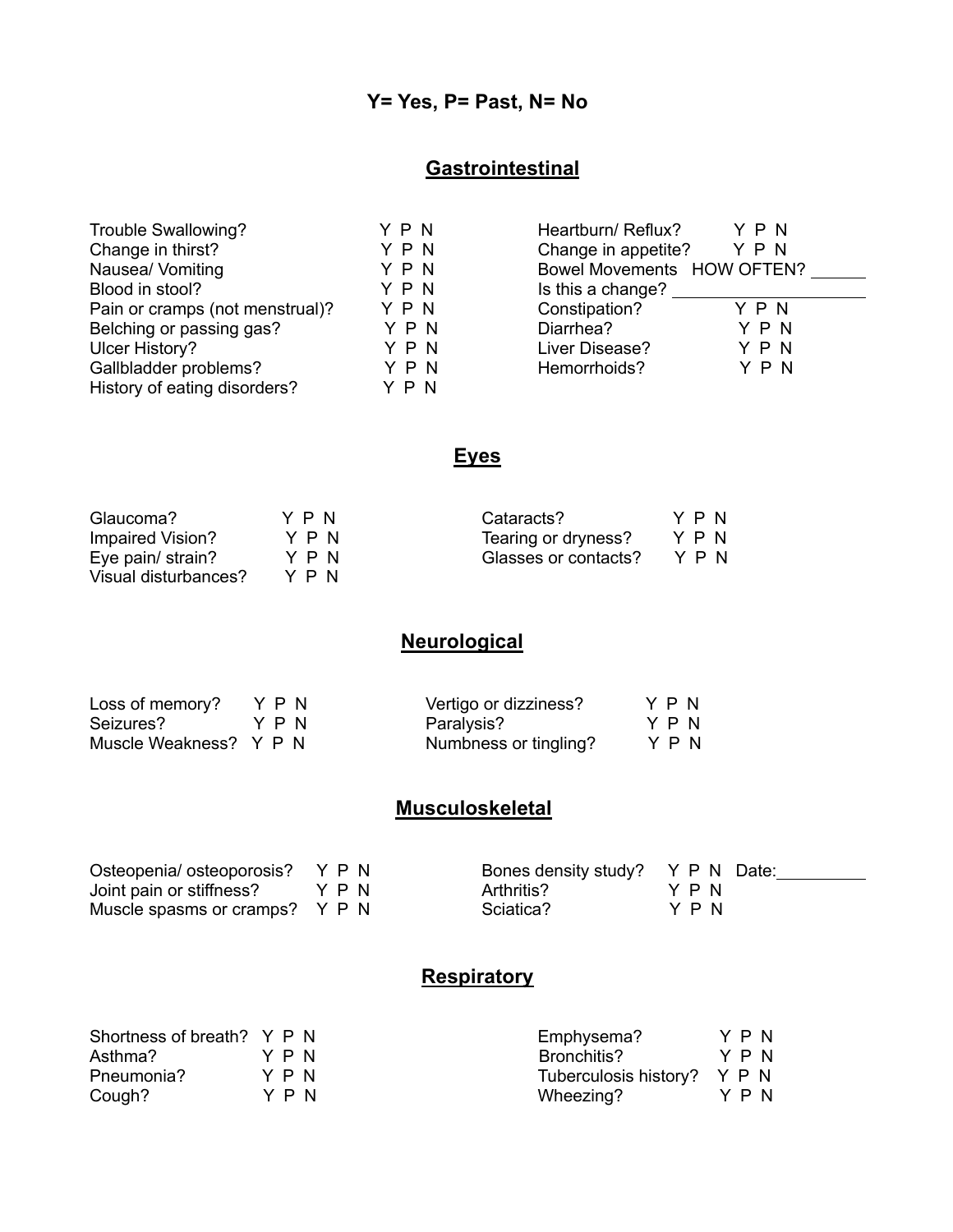# **Urinary**

| Increased frequency? | YPN   | Inability to hold urine? | YPN   |
|----------------------|-------|--------------------------|-------|
| Pain on urination?   | YPN   | Frequent infections?     | Y P N |
| Kidney Stones?       | Y P N |                          |       |

### **Mental/ Emotional**

| Memory Problems?        | YPN | Psychological difficulties?      | YPN |  |
|-------------------------|-----|----------------------------------|-----|--|
| Poor concentration?     | YPN | Tension/ Easily stressed?        | YPN |  |
| Mood swings?            | YPN | Considered or attempted suicide? | YPN |  |
| Anxiety or nervousness? | YPN | Depression?                      | YPN |  |

# **Neck**

| Pain or stiffness? Y P N | Goiter? Y P N |  |
|--------------------------|---------------|--|
| Swollen glands? Y P N    | Lumps? Y P N  |  |

# **Head**

| Headaches? Y P N | Jaw/TMJ problems? Y P N    |  |
|------------------|----------------------------|--|
| Migraines? Y P N | Head injury history? Y P N |  |

# **Mouth and Throat**

| Hoarseness?                 | YPN | Dental problems? | YPN |  |
|-----------------------------|-----|------------------|-----|--|
| Frequent sore throat? Y P N |     | Teeth grinding?  | YPN |  |
| Sore tongue/ lips?          | YPN | Gum problems?    | YPN |  |

### **Ears**

| Earaches? Y P N | Dizziness?              | YPN |
|-----------------|-------------------------|-----|
| Ringing? Y P N  | Impaired hearing? Y P N |     |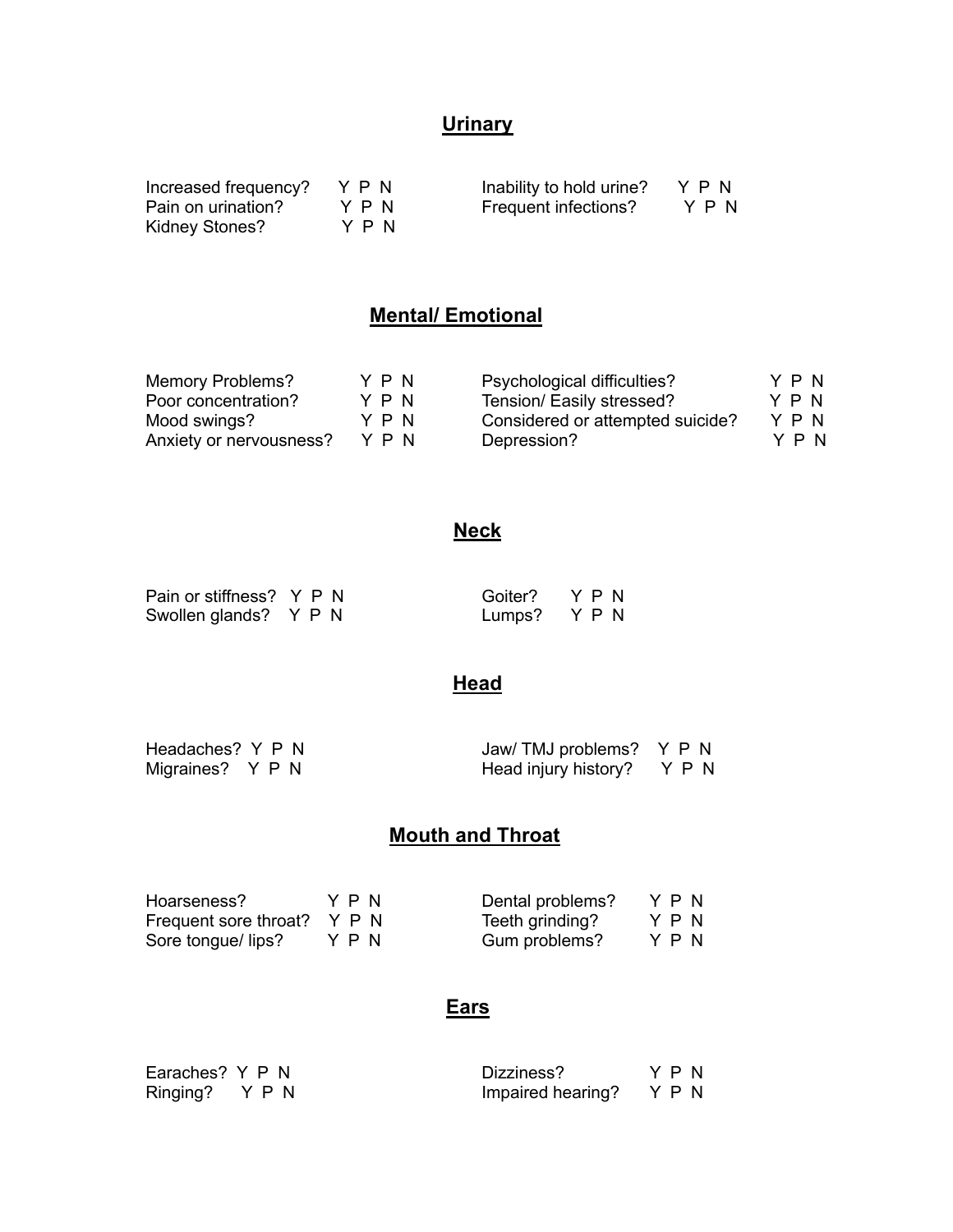### **Nose and Sinuses**

| Sinus problems? | Y P N | Loss of smell? | YPN |
|-----------------|-------|----------------|-----|
| Frequent colds? | YPN   | Nose bleeds?   | YPN |
| Stuffiness?     | YPN   | Hay fever?     | YPN |

### **Skin**

| Unusual lumps/lesions/moles? | YPN | Night sweats?        | Y P N |
|------------------------------|-----|----------------------|-------|
| Rashes, Eczema, or hives?    | YPN | Acne or boils?       | Y P N |
| Itching?                     | YPN | Perpetual hair loss? | YPN   |

#### **Endocrine**

| Fatigue?                    | YPN | Seasonal depression?      | YPN |
|-----------------------------|-----|---------------------------|-----|
| Hypo or hyperthyroid?       | YPN | Heat or cold intolerance? | YPN |
| Excessive thirst or hunger? | YPN | Diabetes?                 | YPN |
| Hypoglycemia?               | YPN | Cold hands or feet?       | YPN |

# **Cardiovascular**

| High blood pressure/ strokes? | YPN | Swelling in ankles/ feet? | YPN |
|-------------------------------|-----|---------------------------|-----|
| Heart disease/ heart attack?  | YPN | Angina/ chest pain?       | YPN |
| Blood clot history?           | YPN | Palpitations/ Fluttering? | YPN |
| High cholesterol?             | YPN | Murmurs/ valve problems?  | YPN |

### **Blood/ Peripheral Vascular**

| Easy bleeding or bruising? | YPN   | Circulatory problems? Y P N |     |
|----------------------------|-------|-----------------------------|-----|
| Varicose veins?            | Y P N | Anemia History?             | YPN |

### **Seasonal Allergies**

| Itchy eyes?    | YPN | Stuffiness?                | YPN |
|----------------|-----|----------------------------|-----|
| Loss of smell? | YPN | Itchy ears?                | YPN |
| Sneezing?      | YPN | Chronic mucus productions? | YPN |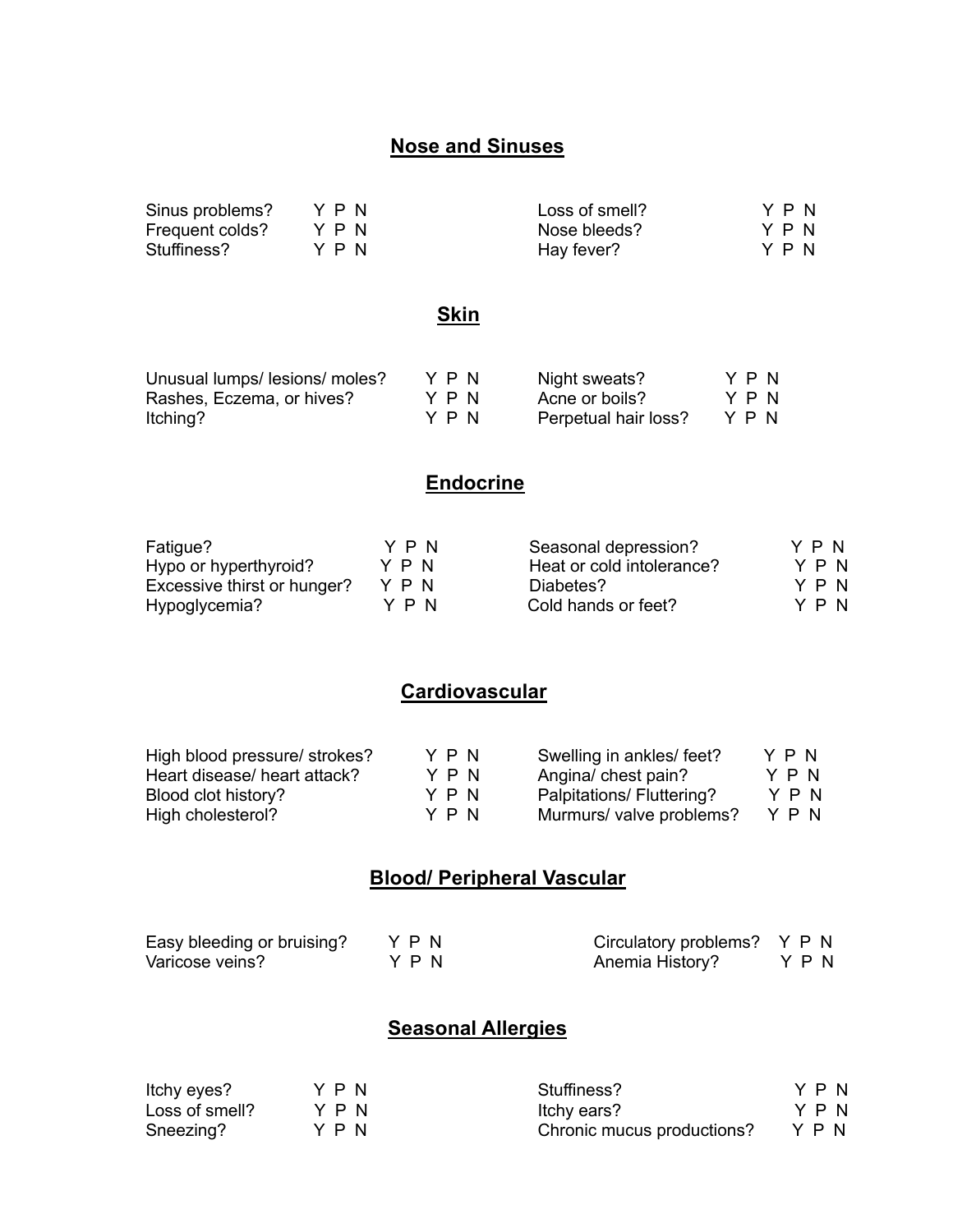# **Female Reproductive System**

| Age of first menses?                |     |       | Birth control?                            | Y N |       |
|-------------------------------------|-----|-------|-------------------------------------------|-----|-------|
| Age/ date of last menses?           |     |       | What type?                                |     |       |
| 1 <sup>st</sup> day of last menses? |     |       |                                           |     |       |
| Length between periods?             |     | Days  | Number of live births                     |     |       |
| Are cycles regular?                 |     | Y P N | Number of miscarriages                    |     |       |
| Duration of bleeding/period? ___    |     | Days  |                                           |     |       |
| Bleeding between periods?           | YPN |       |                                           |     |       |
| Painful menses?                     | YPN |       | Abnormal PAP history?                     | YPN |       |
| Heavy or excessive flow?            | YPN |       | Cervical dysplasia?                       | YPN |       |
| PMS?                                | YPN |       | Have you had any gynecological surgeries? |     |       |
| If yes, what are your symptoms?     |     |       |                                           |     |       |
| Endometriosis?                      | YPN |       | Menopausal symptoms?                      |     | YPN   |
| Ovarian cysts?                      | YPN |       | Do you do breast self-exams? Y P N        |     |       |
| Fibroid tumors?                     | YPN |       | Have breast lumps?                        |     | Y P N |
| Fertility problems?                 | YPN |       | Breast pain or tenderness?                |     | YPN   |

### **Male Reproductive System**

Fibrocystic breasts? Y P N

Sexually transmitted diseases?  $Y \nmid P N$  Nipple discharge?  $Y \nmid P N$ 

| Any discharge or sores? | YPN | Prostate problems?             | Y P N |
|-------------------------|-----|--------------------------------|-------|
| Testicular pain?        | YPN | Hernia history?                | YPN   |
| Testicular masses?      | YPN | Sexually transmitted diseases? | YPN   |
| Erectile dysfunction?   | YPN | Birth control                  |       |
| Number of children?     |     |                                |       |

j

j

j

#### **Special Studies**

What imaging or other special studies have you had pertaining to your current problem(s), within the past year?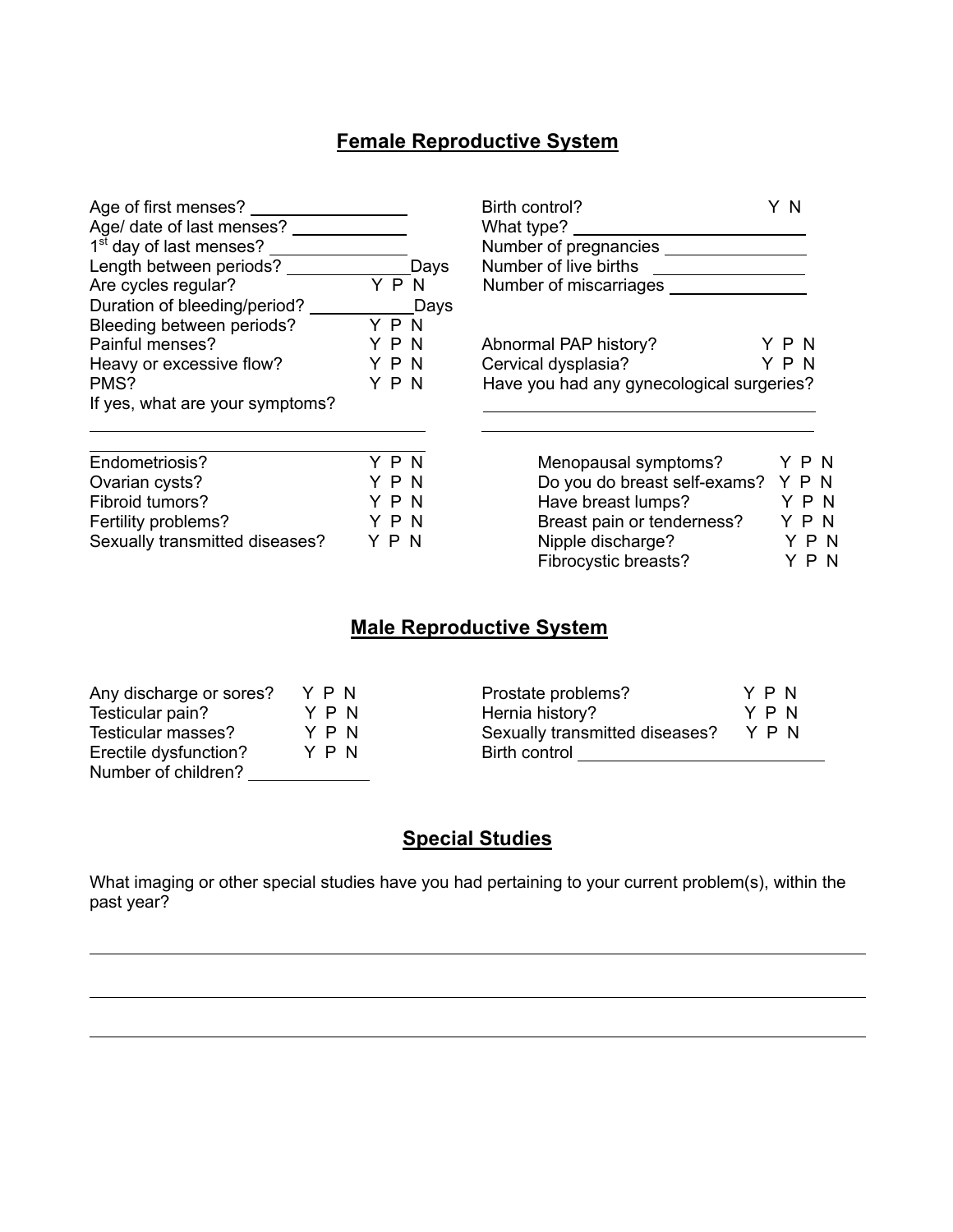### **Hospitalizations and Surgery**

| What surgeries have you had and when?         |                                          |            |  |  |  |  |  |
|-----------------------------------------------|------------------------------------------|------------|--|--|--|--|--|
|                                               |                                          |            |  |  |  |  |  |
|                                               |                                          |            |  |  |  |  |  |
| When have you been hospitalized and what for? |                                          |            |  |  |  |  |  |
|                                               |                                          |            |  |  |  |  |  |
|                                               |                                          |            |  |  |  |  |  |
| <b>Screenings:</b>                            |                                          |            |  |  |  |  |  |
|                                               | Date of last physical exam? Colonoscopy? |            |  |  |  |  |  |
| <b>Males:</b> Prostate exam                   | <b>Females:</b> Date of last PAP?        | Mammogram? |  |  |  |  |  |

### **Family History**

Please note if any of these disease/ problems are/ were applicable to your parents, grandparents, uncles, aunts, siblings or children. Please not for whom it was a problem. Cancer & Type **Diabetes** Heart Disease High Blood Pressure **Strokes** Mental Illness

Are your parents, grandparents, siblings and children all still living? If not, please put their cause of death and at what age(s), if you know?

 $\overline{\phantom{0}}$ 

 $\overline{\phantom{0}}$ 

 $\overline{\phantom{0}}$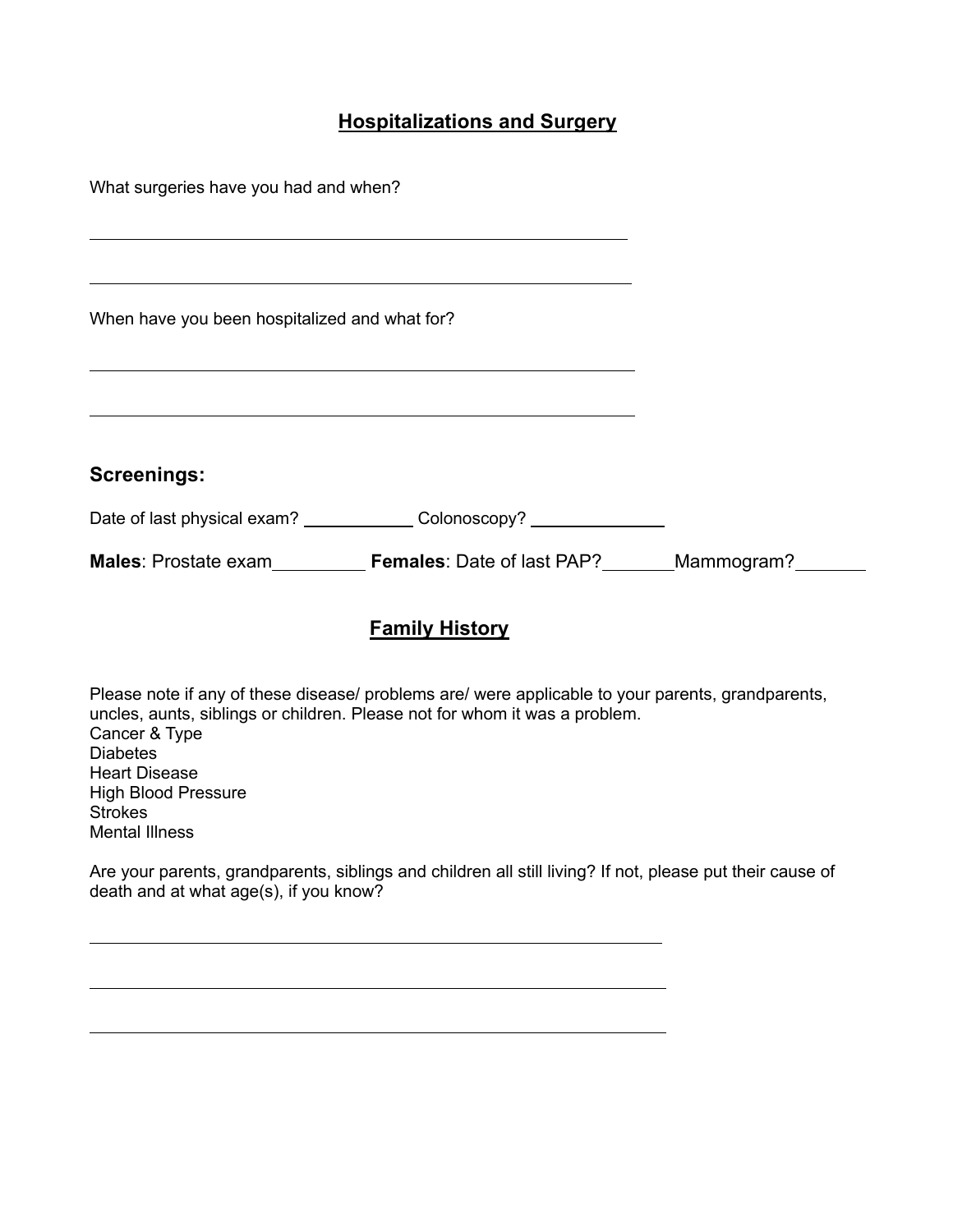# **Typical Food Intake**

|                                                                                                                                             |                                | Dinner: <u>New York:</u> New York: New York: New York: New York: New York: New York: New York: New York: New York: New York: New York: New York: New York: New York: New York: New York: New York: New York: New York: New York: Ne |                   |
|---------------------------------------------------------------------------------------------------------------------------------------------|--------------------------------|-------------------------------------------------------------------------------------------------------------------------------------------------------------------------------------------------------------------------------------|-------------------|
|                                                                                                                                             |                                |                                                                                                                                                                                                                                     |                   |
|                                                                                                                                             |                                |                                                                                                                                                                                                                                     |                   |
| For the following sections, please use this key:                                                                                            |                                |                                                                                                                                                                                                                                     |                   |
|                                                                                                                                             |                                | $Y = a$ condition you have now $N = a$ condition you have never had $P = had$ in the past                                                                                                                                           |                   |
|                                                                                                                                             |                                |                                                                                                                                                                                                                                     |                   |
|                                                                                                                                             |                                |                                                                                                                                                                                                                                     |                   |
|                                                                                                                                             |                                | How often? ___________________________How much time spent per week? ________________________________                                                                                                                                |                   |
| Average 7-8 hours sleep?<br>Sleep well?<br>Awaken rested?                                                                                   | Y N<br>Y N<br>Y N              | Spend time outside?<br>Watch television?                                                                                                                                                                                            | Y N<br>Y N        |
| Have a history of any abuse?<br>Any major traumas?<br>Do you eat at least three meals a day? Y N                                            | Y N<br>Y N                     | Read?<br>How many hours/ day? _<br>Use alcoholic beverages?                                                                                                                                                                         | Y N<br>Y N        |
| Do you eat out often?<br>Do you go on diets often?<br>Do you drink coffee?<br>Do you drink black or green tea?<br>Do you eat refined sugar? | Y N<br>Y N<br>YN<br>Y N<br>Y N | How much, how often? ______________<br>Treated for alcoholism?<br>Do you drink cola or other sodas?<br>Do you add salt to your food?                                                                                                | YPN<br>YPN<br>Y N |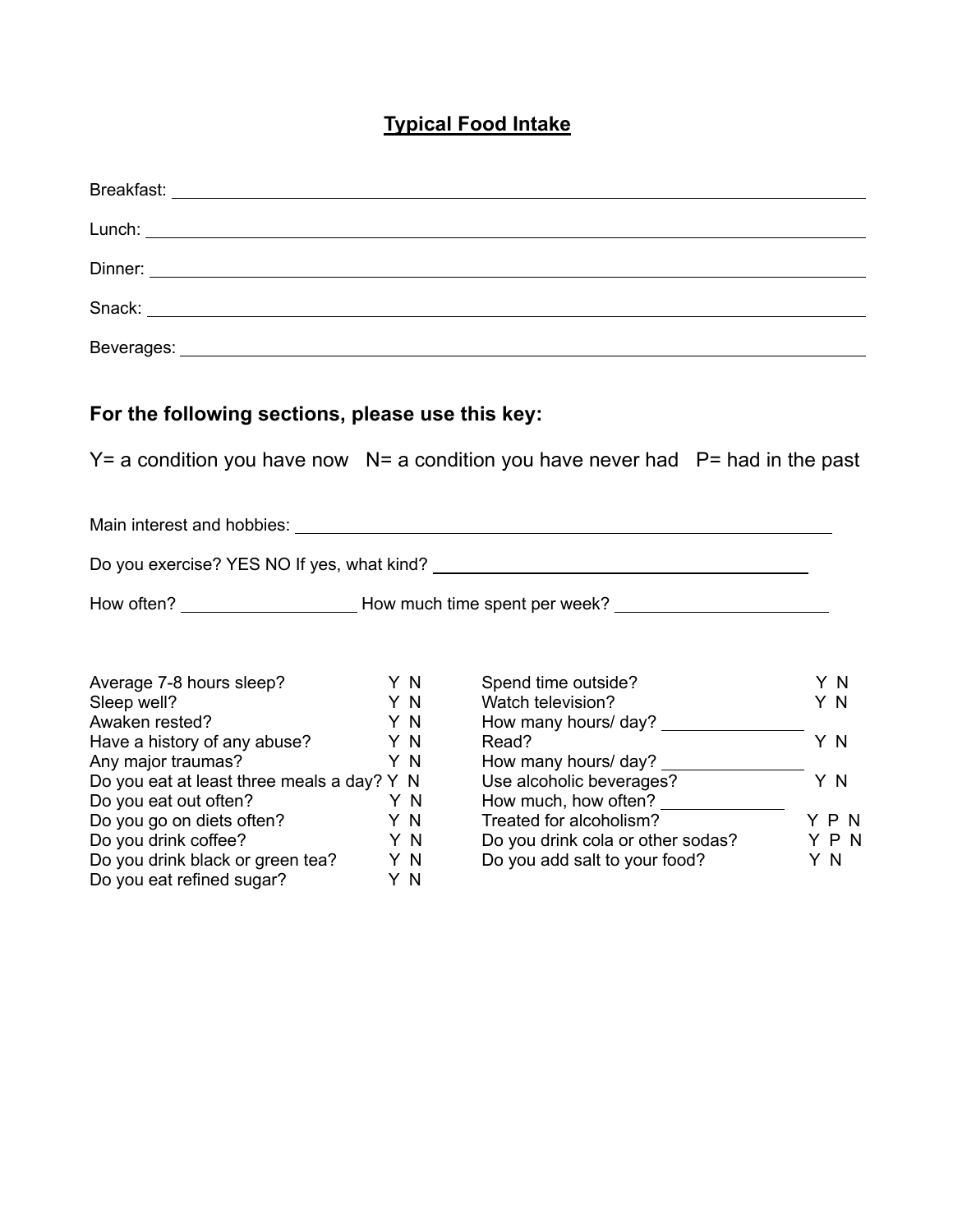Do you travel often for work? Y N

Are you exposed to any chemicals of occupational hazards as a part of your day or work?

|  | When during the day is your energy the best? |  | The worst? |  |
|--|----------------------------------------------|--|------------|--|
|--|----------------------------------------------|--|------------|--|

How do your current conditions affect you?

What do you feel needs to happen to you to feel better/ get better?

Is there any information about your health that you would like to add?

I certify that the information given on this form is true and correct. I understand that this information will be used for the purpose of a natural medical consultation. I acknowledge by my signature that I have read and understand these statements.

Signature Date **Date** 

 $\overline{a}$ 

 $\overline{a}$ 

 $\overline{a}$ 

 $\overline{a}$ 

 $\overline{a}$ 

 $\overline{a}$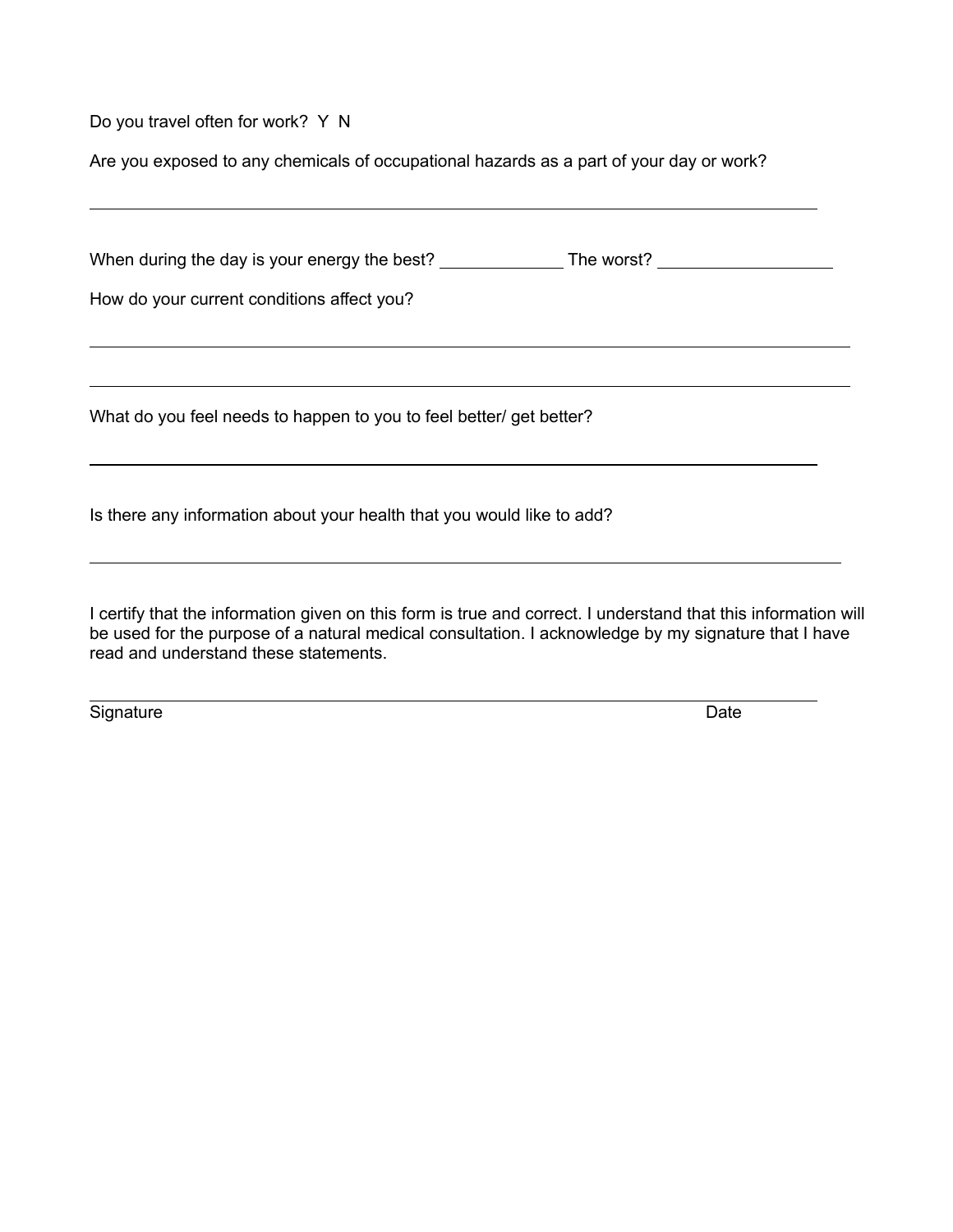

Out of respect for our chemically sensitive patients

# **THIS IS A FRAGRANCE FREE OFFICE**

Please refrain from wearing perfume, after shave and scented body lotions on the day of your treatment

Thank you for your understanding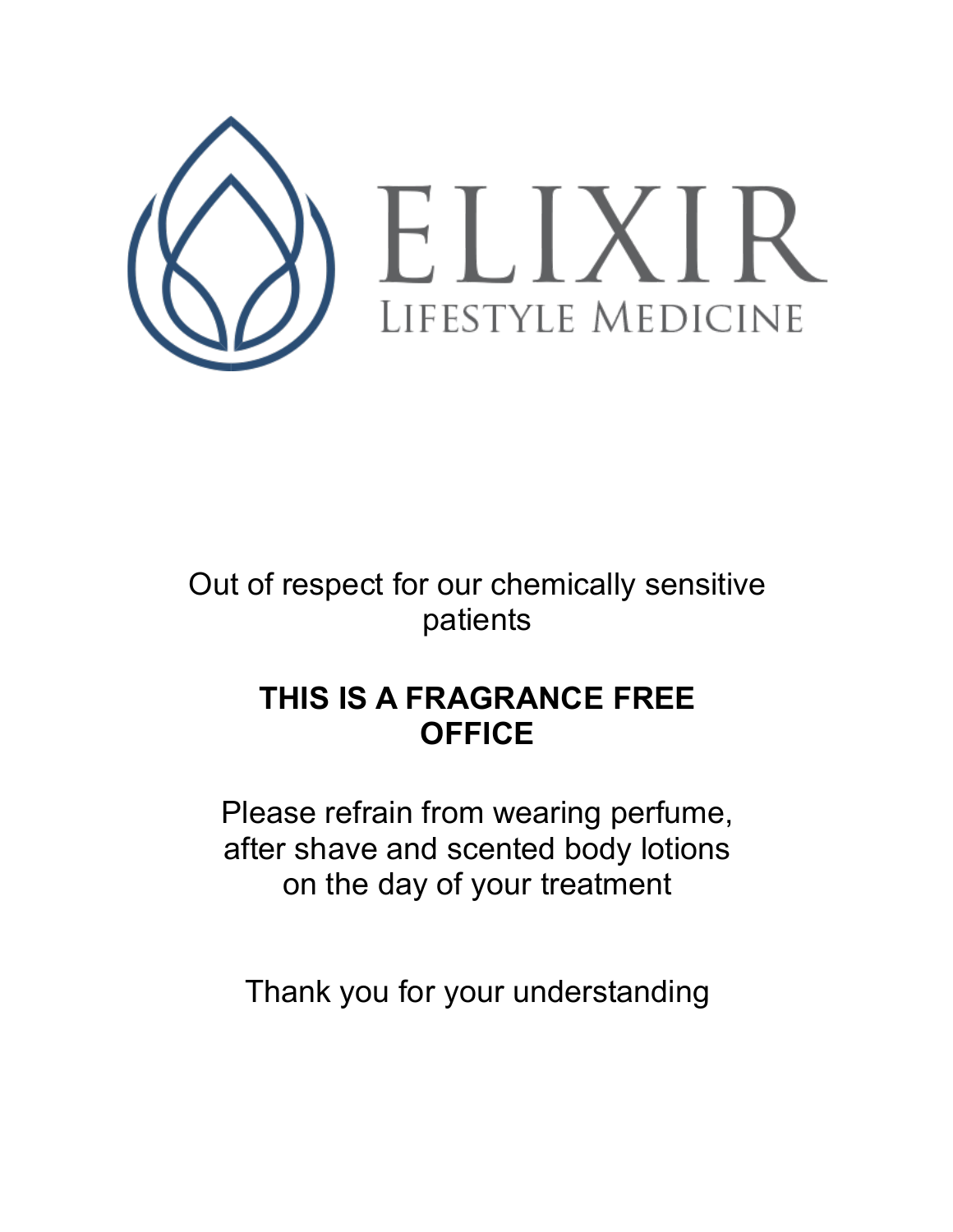

#### **Informed Consent**

I hereby request and consent to acupuncture treatments and other procedures within the scope of practice of Licensed Acupuncture for myself (or the patient named below, for whom I am legally responsible) by the acupuncturist named above.

I have been informed and understand that, as in the practice of medicine, the practice of Acupuncture entails some risks with treatment, including but not limited to slight bruising, tingling near the needling sites that may last a few days, nausea, a punctured lung or other internal organ, and infection. I do not expect the acupuncturist to be able to anticipate and explain all risks and complications which may be possible, and I choose to rely on her expertise to exercise appropriate judgment during the course of the procedure which she deems appropriate at the time, and based upon the facts then known, in my best interest. If I suspect that I am pregnant, I will immediately inform the acupuncturist. If I experience any gastro-intestinal upset or allergic reaction(s) to herbs, I will promptly inform the acupuncturist.

I have read the above consent. I have also had an opportunity to ask questions about its content and by signing below I agree to the acupuncture procedure. I intend for this consent form to cover the entire course of treatment for my present condition and for any future condition(s) for which I seek treatment.

| Signature of Patient or Patient's Representative | Date |
|--------------------------------------------------|------|
|                                                  |      |

Print Name of Patient **Prince Access Print Name of Patient Representative** 

I acknowledge that a 1.5% fee will be added to any balance over 30 days past due.

 $\times$ 

**Initials** 

I realize that I am responsible for a payment in full for a missed appointment charge if less than 24 hours notice is given for changing a scheduled appointment. A 1.5% fee will be added to any balance over 30 days past due. If your account is in arrears over 90 days it will be turned over to a collection agency.

 $\times$ 

**Initials** 

I understand that if, for any reason, my insurance does not cover my acupuncture sessions, that payment is my personal responsibility, and that I will provide such payments.

X

**Signature**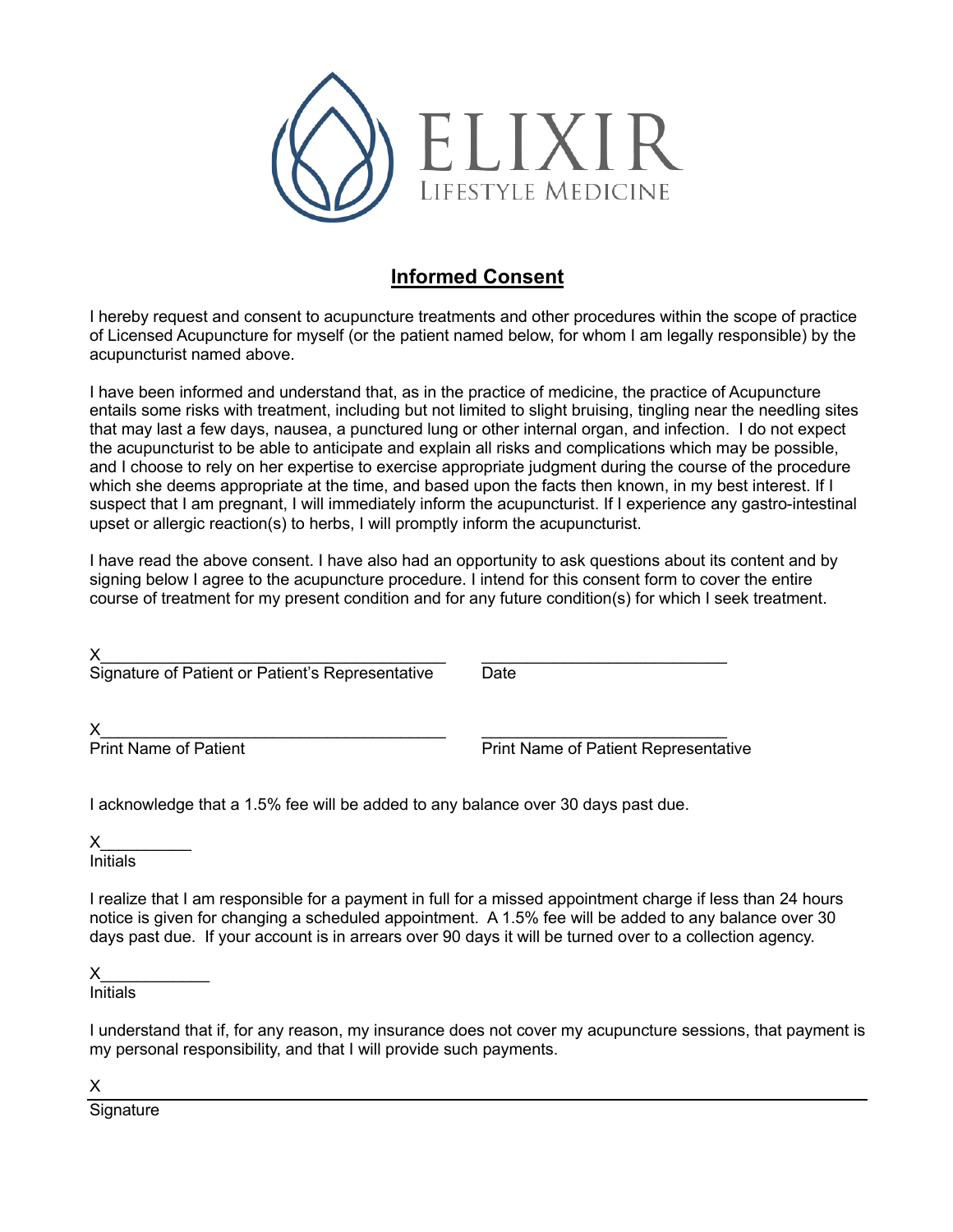#### **PATIENT CONSENT FOR USE AND/OR DISCLOSURE OF PROTECTED HEALTH INFORMATION TO CARRY OUT TREATMENT, PAYMENT AND HEALTHCARE OPERATIONS**

\_\_\_\_\_\_\_\_\_\_\_\_\_\_\_\_\_\_\_\_\_\_\_\_\_\_, HEREBY STATES that by signing below, I acknowledge and agree as

#### follows:

The Practice's Privacy notice has been provided to me prior to my signing this Consent. The Privacy Notice includes a complete description of the uses and/or disclosures of my protected health information (PHI) necessary for the Practice to provide treatment to me, and also necessary for the Practice to obtain payment for that treatment and to carry out its health care operation. The Practice explained to me that the Privacy Notice will be available to me in the future at my request. The Practice has further explained my right to obtain a copy of the Privacy Notice prior to signing the Consent, and has encouraged me to read the Privacy Notice carefully prior to signing this Consent.

The Practice reserves the right to change its privacy practices that are described in its Privacy Notice, in accordance with applicable law.

I understand that, and consent to, the following appointment reminders that will be used by the practice: a) a postcard mailed to me at the address provided by me; and b) telephoning my home and leaving a message on my answering machine or with the individual answering the phone.

The Practice may use and/or disclose my PHI (which includes information about my health or condition and the treatment provided to me) in order for the Practice to treat me and obtain payment for that treatment, and as necessary for the Practice to conduct its specific health care operations.

I understand that I have a right to request that the Practice restrict how my PHI is used and/or disclosed to carry out treatment, payment and/or health care operations. However, the Practice is not required to agree to any restrictions that I have requested. If the Practice agrees to a requested restriction, then the restriction is binding on the Practice.

**I understand that this Consent is valid for seven years.** I further understand that I have the right to revoke this Consent, **in writing,** at any time for all *future* transactions, with the understanding that any such revocation shall not apply to the extent that the Practice has already taken action in reliance on this consent.

I understand that if I revoke this consent at any time, the Practice has the right to refuse to treat me.

**I understand that if I do not sign this Consent evidencing my consent to the uses and disclosures described to me above and contained in the Privacy Notice, then the Practice will not treat me.**

**I have read and understand the foregoing notice, and all of my questions have been answered to my full satisfaction in a way that I can understand.**

| Name of Individual (Print) |  |
|----------------------------|--|

Name of Individual (Print)

| - - |  |                         |  |
|-----|--|-------------------------|--|
|     |  | Signature of Individual |  |

X\_\_\_\_\_\_\_\_\_\_\_\_\_\_\_\_\_\_\_\_\_\_\_\_\_\_\_\_\_\_ **X** 

Signature of Legal Representative Relationship (e.g. Attorney, Guardian, Parent if a minor)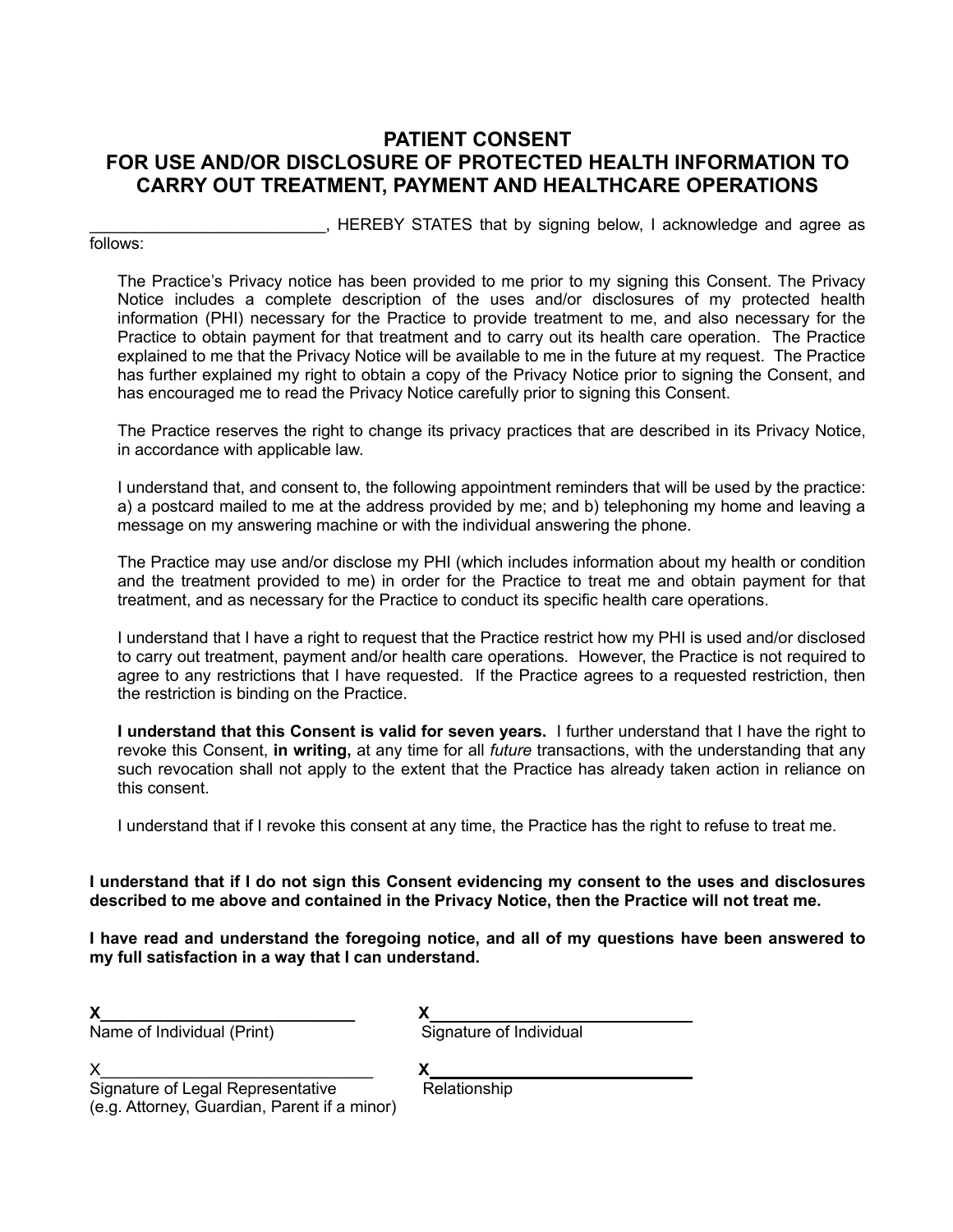

It is the office policy to keep your credit card on file in order to secure your appointments. As you know, our office is very busy and keeps a waiting list. If you miss your appointment, that is a time slot we could have offered another patient.

Your credit card information is kept in a secure, locked file and will only be used if you cancel with less than 24 hours-notice or don't keep the time we've allotted specifically for your care.

We hope you understand that this policy is in place so we can continue to put your healthcare first and serve you with the respect, focus and intention you deserve.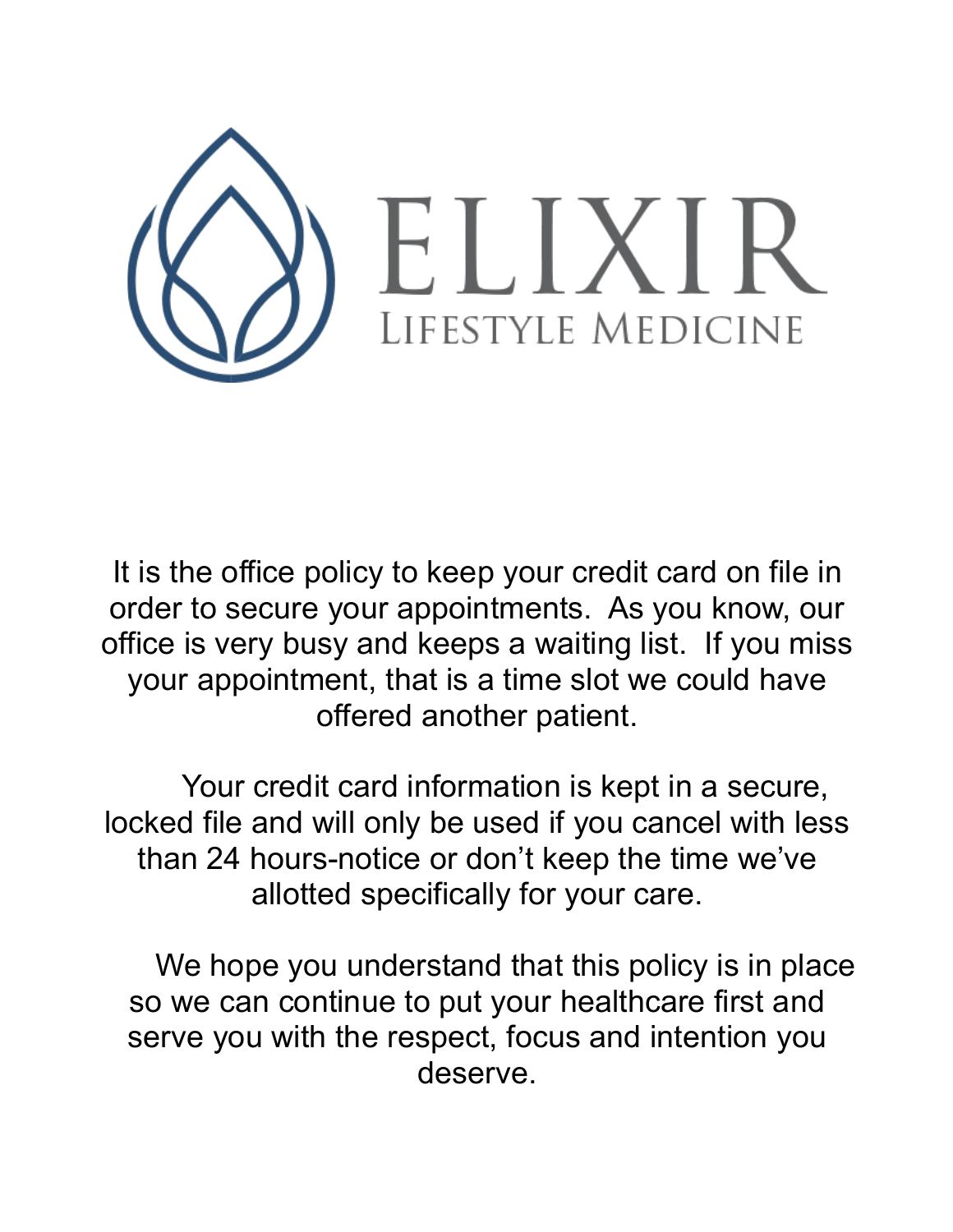

### **Credit Card Authorization Form**

#### **PLEASE NOTE THIS AUTHORIZATION WILL ONLY BE USED FOR MISSED APPOINTMENT FEES AND UNPAID BALANCES.**

| <b>Credit Card Details</b> |                                                                                                                      |       |     |  |
|----------------------------|----------------------------------------------------------------------------------------------------------------------|-------|-----|--|
| Credit Card #              |                                                                                                                      |       |     |  |
| <b>Expiration Date</b>     | <u> 1989 - Johann Barbara, politik eta politik eta politik eta politik eta politik eta politik eta politik eta p</u> |       |     |  |
| <b>CVC</b>                 |                                                                                                                      |       |     |  |
| Credit Card Holder Name    |                                                                                                                      |       |     |  |
| <b>Billing Address</b>     |                                                                                                                      |       |     |  |
| Street                     |                                                                                                                      |       |     |  |
| City                       |                                                                                                                      | State | Zip |  |

Acknowledgement & Agreement

I hereby authorize my signature to be on file with Elixir Lifestyle Medicine for the purpose of client sessions that I schedule but fail to keep without providing 24 hours notice. I understand that all credit card transactions are subject to a \$5 fee. I authorize the respective credit card company designated by my card on file to accept this form in lieu of my signature appearing on the individual credit card receipt for the services provided. By signing the authorization form, I acknowledge and agree to be financially responsible for any and all charges invoiced to me by Elixir Lifestyle Medicine. I confirm that I am the credit card holder responsible for the credit card number I have indicated. I agree to permit Elixir Lifestyle Medicine to submit unsigned credit card vouchers, stating that my signature is on file, or to amend, alter, complete or execute on my behalf, credit card vouchers in my name for payment of charges. I further agree that in the event my credit card becomes invalid, I personally guarantee payment and will provide Elixir Lifestyle Medicine with a new valid credit card number upon request, to be charged for the payment of any outstanding balances owed.

Card Holder Signature

 $\mathcal{L}_\text{max}$  and  $\mathcal{L}_\text{max}$  and  $\mathcal{L}_\text{max}$  and  $\mathcal{L}_\text{max}$  and  $\mathcal{L}_\text{max}$ 

Print Name Date **Date**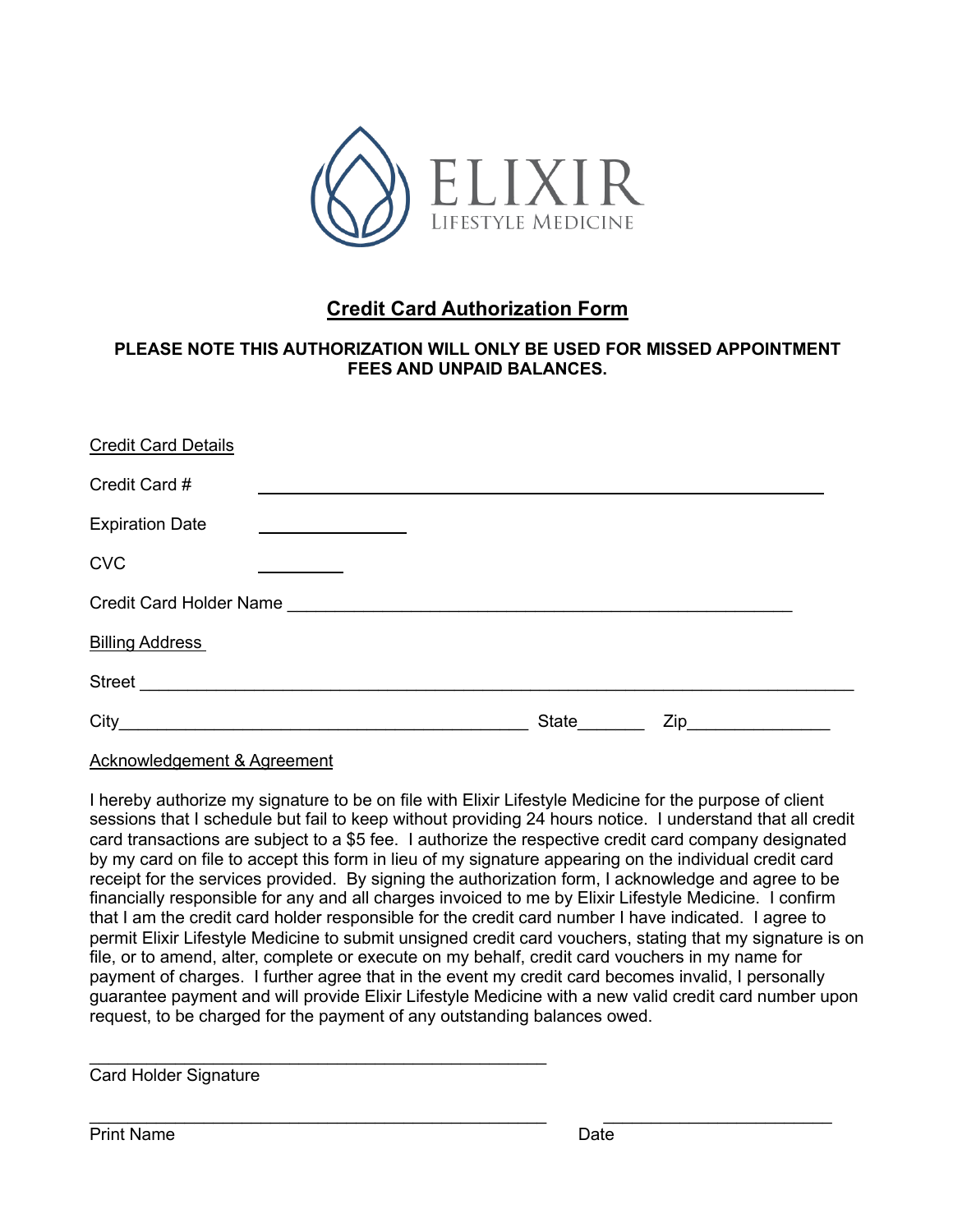

**Adve**